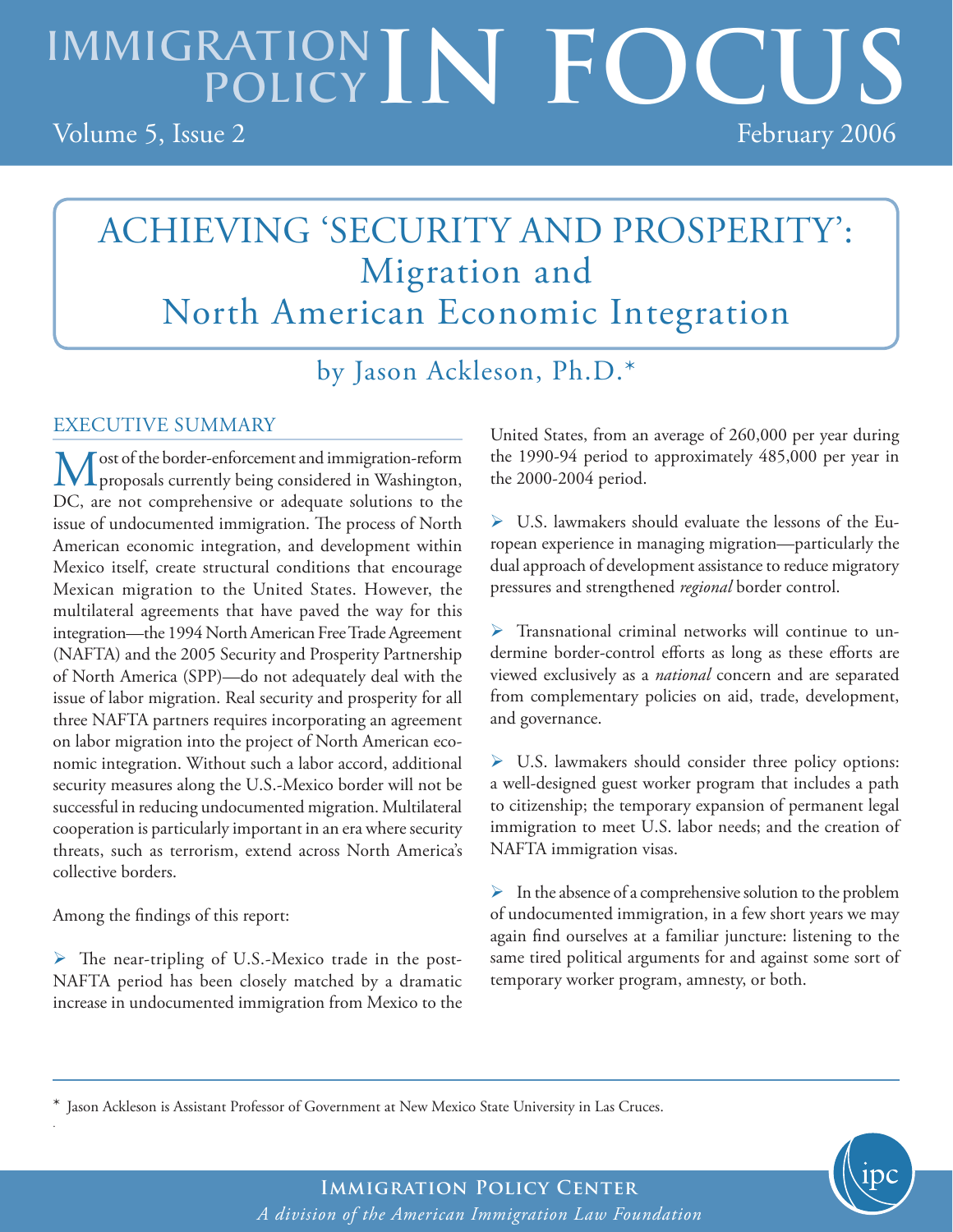#### INTRODUCTION

uring a visit to the U.S.-Mexico border in November 2005, President George W. Bush announced a "comprehensive strategy" on border security that would stem undocumented immigration to the United States by "prevent[ing] people from coming here in the first place."<sup>1</sup> While some might find that idea rhetorically appealing, the problem is that neither President Bush's approach nor most of the border-enforcement and immigration-reform proposals currently being considered in Washington, DC, are truly comprehensive or adequate solutions to the issue of undocumented migration. In fact, some of these proposals are counterproductive, such as the border-security bill passed by the House of Representatives in December 2005 that would make the 10- 12 million undocumented immigrants in the country guilty of a federal crime and would authorize the construction of hundreds of miles of new security fencing.<sup>2</sup> Both the causes of undocumented migration and the solutions for it lie in the larger, international economic and political structures that have been created in North America over the past two decades. If undocumented immigration is to be effectively brought under control, these structures must be reformed to address the modern realities of transnational terrorism, globalization, and North American economic integration.

The process of North American integration creates the structural conditions that spur migration. However, the multilateral agreements that have paved the way for this integration do not adequately deal with the issue of labor migration. An accord governing the transnational movement of workers is conspicuously absent from both the North American Free Trade Agreement of 1994 (NAFTA) and the more recent Security and Prosperity Partnership of North America (SPP) announced in March 2005 by President Bush, President Vicente Fox of Mexico, and former Prime Minister Paul Martin of Canada.

Yet, without such a labor accord, additional security measures along the U.S.-Mexico border will not be successful in reducing undocumented migration to the United States. The historical lessons learned from over a decade of putting massive new federal resources into border security indicate that these kinds of unilateral solutions are, ultimately, unsuccessful. They do not deter people from crossing the border, but only drive up smuggling costs and immigrant death rates as individuals attempt to enter the United States through evermore dangerous areas. A far more promising solution is bilateral and trilateral cooperation that fosters smarter border management which extends beyond the physical U.S.-Mexico boundary—*and* includes a labor agreement. This sort of multilateral cooperation is particularly important in an era where security threats, such as terrorism, extend across North America's collective borders.

Real security and prosperity for all three NAFTA partners requires incorporating an agreement on labor migration into the project of North American economic integration. While some business travelers and skilled workers have seen gains under NAFTA—and soon through the SPP—Mexican workers in less-skilled jobs have been largely excluded. A viable guest worker program and, ultimately, creation of a NAFTA immigration visa that allows businesses to meet their labor needs are important policy steps for lawmakers to consider.

#### LABOR MIGRATION AND ECONOMIC INTEGRATION

The dominant neo-liberal school of economics predicts that stronger economic growth, greater competitiveness, and heightened efficiency result when countries erase barriers to trade. This theory underlies the free-trade policies that have come to define not only the larger process of "globalization", but one of the major trends in the international political economy of the post-World War II era: "regionalism"—or the formation of regional economic blocs. From Asia to Europe to North America, neighboring nations have banded together to integrate economically through free-trade and commonmarket arrangements.

However, globalization and regionalism unleash powerful forces which restructure national economies in often painful ways. As production, trade, and investment become increasingly transnational, the economies of individual nations experience job displacements, outsourcing, factory relocations to lower-wage markets, and the fraying of social service support nets. These trends have been particularly disruptive among the countries of the developing world, which began

<sup>&</sup>lt;sup>1</sup> Michael A. Fletcher, "Bush Vows to 'Enforce Our Border': In Texas, President Promotes Plan to Curb Illegal Immigration," Washington Post, November 30, 2005, p. A04.

<sup>2</sup> Border Protection, Antiterrorism, and Illegal Immigration Control Act of 2005 (H.R.4437).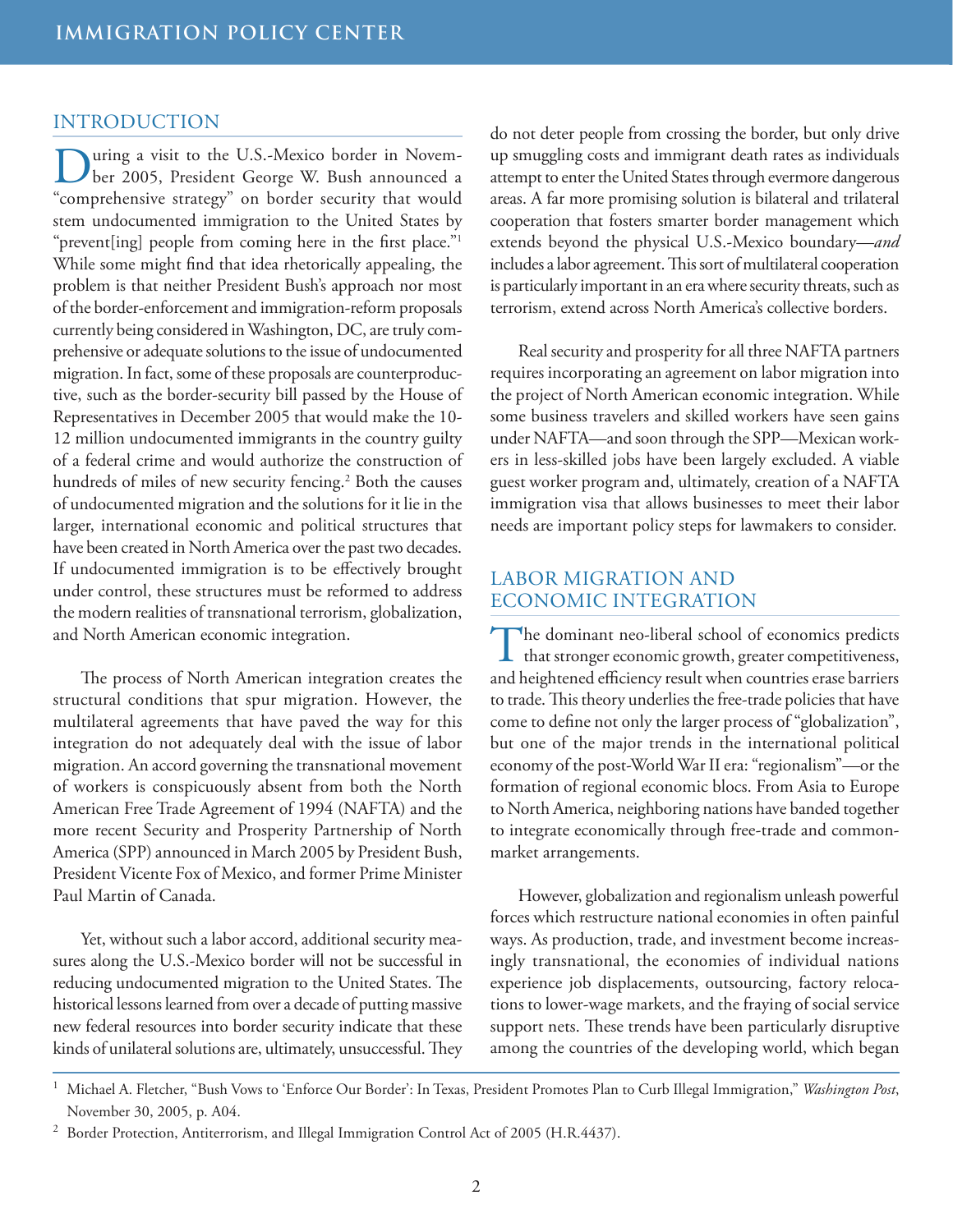

the process of integration into global and regional economies more recently than developed nations.

This process of restructuring under liberalized trade policies stimulates economic development in the long run by promoting increased cross-border investment and improved efficiency. However, in pointing to the economic benefits that come with the lowering of global and regional trade barriers, economists often assume perfect market conditions. But the real world is rarely perfect. The wealthier and more powerful nations within regional economic blocs, and within the global economy as a whole, often impose non-tariff trade barriers and other protectionist measures which leave their poorer and less powerful partners at an economic disadvantage. In the North American context, U.S. restrictions on the movement of workers from Mexico to the United States are one manifestation of such protectionism.3

Yet labor migration is a predictable result of the process of economic development which is spurred by integration into global and regional markets, at least in its initial stages. As the U.S. Commission for the Study of International Migration and Cooperative Economic Development noted in 1990, "the economic development process itself tends in the short to medium term to stimulate migration…Policies that accelerate economic growth, including privatization, land reform, and freer trade, can produce a migration hump, or temporarily more migration."4 More recently, this point has been persuasively argued by Douglas Massey, professor of Sociology and Public Affairs at Princeton University and co-director of the Mexican Migration Project.<sup>5</sup> Massey dispels several commonly-held myths about international migration, including the idea that migrants originate in the least-developed nations of the world. Rather, he points out, they tend to come from countries that are developing and growing dynamically. As Massey asserts,

People generally do not leave their countries of origin because of a lack of economic development. Rather, they emigrate owing to the onset of development itself. The shift from a peasant or command economy to a market system entails a radical transformation of social structures at all levels...there is a close empirical correspondence between the onset of industrialization and the beginnings of international migration.<sup>6</sup>

#### THE NAFTA CASE: UNFULFILLED PROMISES ON MIGRATION

Given the economic case to be made that labor migra-<br>tion is linked to economic development, one might reasonably ask why policymakers largely excluded labor from the NAFTA treaty when it was negotiated in the early 1990s. Whether the migratory implications of NAFTA were anticipated or largely overlooked by policymakers during the debate over the treaty is a matter of some disagreement.<sup>7</sup> Ironically, diplomats and political figures of the time sold the agreement in part by arguing that free trade would create jobs in Mexico and thereby reduce the pressure for migration out of that country. However, as the experience of the past decade has shown, this has not occurred.

Since NAFTA was signed in 1994, it has become clear that the project of economic liberalization has brought benefits to each NAFTA partner, including a *tripling* of trade and investment among the three countries and greater regional competitiveness. However, the effects in Mexico have been uneven, particularly in rural areas and among marginalized populations—groups that tend to migrate to the United States. While NAFTA has increased relative wages for some skilled workers in Mexico, the low-wage manufacturing sector has suffered.<sup>8</sup> In addition, the rural poverty rate in Mexico has risen

<sup>3</sup> For a critical analysis of this issue, see Joseph Stiglitz, *Globalization and its Discontents*. New York: W.W. Norton & Company, 2003. For a more positive assessment, see Jagdish Bhagwati, *In Defense of Globalization*. Oxford: Oxford University Press, 2004.

<sup>4</sup> U.S. Commission for the Study of International Migration and Cooperative Economic Development, *Unauthorized Migration; An Economic Development Response*, 1990, p. xvi.

<sup>5</sup> See Douglas S. Massey, Jorge Durand, and Nolan J. Malone, *Beyond Smoke and Mirrors: Mexican Immigration in an Age of Economic Integration*. New York: Russell Sage Foundation, 2002.

<sup>6</sup> Douglas S. Massey, "Five Myths About Immigration: Common Misconceptions Underlying US Border-Enforcement Policy," *Immigration Policy IN FOCUS* 4(6). Washington, DC: Immigration Policy Center, American Immigration Law Foundation, August 2005, p. 3-4.

<sup>7</sup> Tim Weiner, "Free Trade Accord at 10: Growing Pains Are Clear," *New York Times*, December 27, 2003.

<sup>8</sup> Robert A. Pastor, *Toward a North American Community: Lessons from the Old World for the New*. Washington, DC: Institute for International Economics, 2001.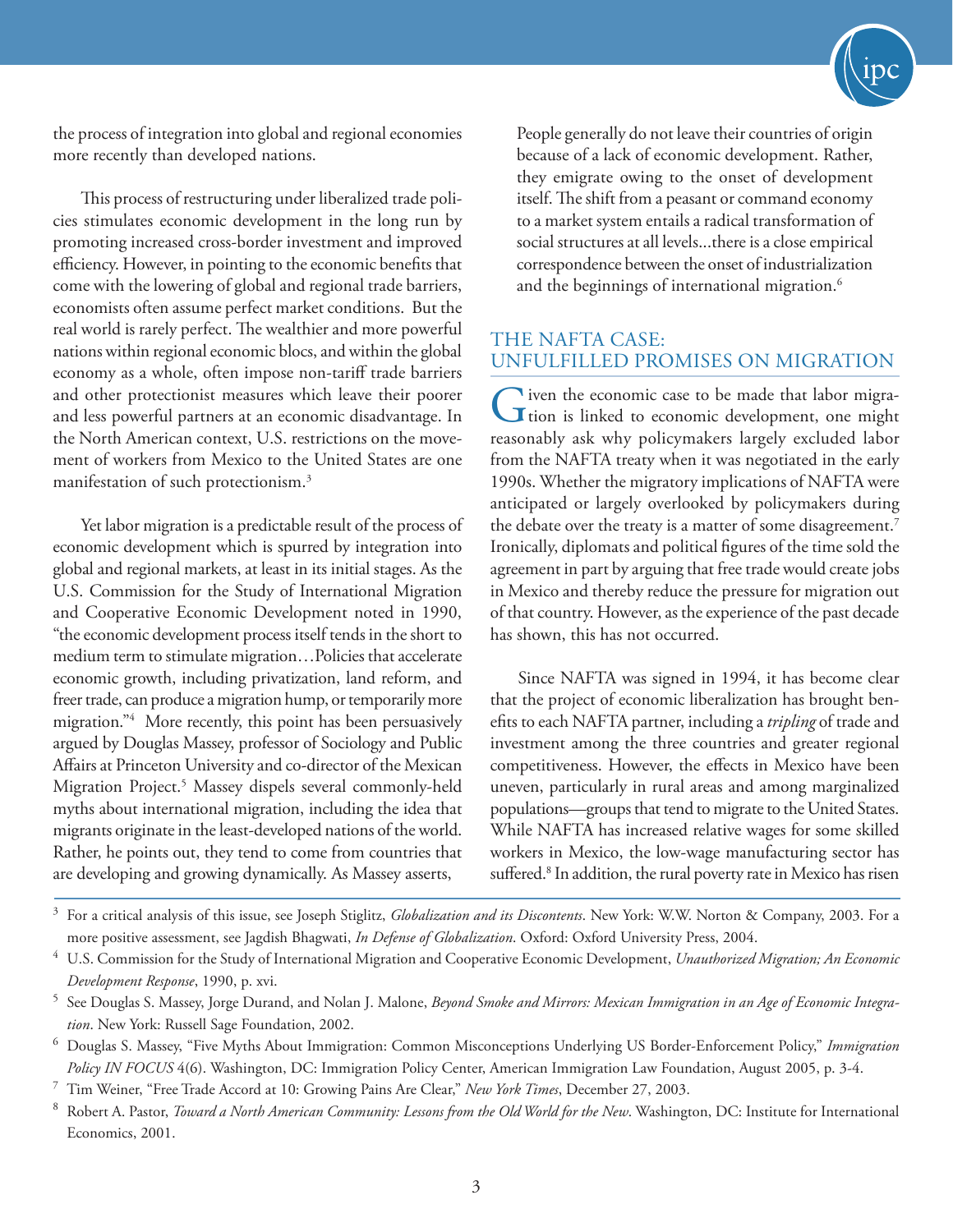during the NAFTA years and real manufacturing wages are some 11 percent lower than when the agreement went into effect.<sup>9</sup> Overall, since NAFTA was signed, the wage disparity in Mexico has worsened.10 In short, NAFTA has not yet created enough formal sector jobs with competitive wages to reduce out-migration pressures. The general economic asymmetry between the United States and Mexico adds to this problem: the United States is a relatively accessible destination with generally higher wages and a higher standard of living.

These structural economic forces are thus key reasons for increased migration to the United States. Nearly matching the increase in U.S.-Mexico trade in the post-NAFTA period (Figure 1), undocumented Mexican migration to the United States has dramatically increased, from an average of 260,000 per year during the 1990-94 period to approximately 485,000 per year in the 2000-2004 period (Figure 2).<sup>11</sup> As Kathleen Newland, director of the Migration Policy Institute, notes, this migratory flow is part of a historic restructuring of the Mexican economy "comparable to America's industrial revolution."12 While domestic political and economic crises within Mexico contribute to the increased flow, the larger international dynamics of North American economic integration also play an



Figure 1:

Source: U.S. Census Bureau, Foreign Trade Division, Data Dissemination Branch.

important role. Given these trends, one can argue that a policy which integrates labor into the NAFTA treaty deserves consideration—even 11 years after the signing of the agreement.<sup>13</sup>

#### LESSONS FROM THE EUROPEAN EXPERIENCE

Although there are significant differences between the European and North American experiences of integration—including different political models and historical conditions—some comparisons can be drawn. In contrast to North America, economic integration in Europe has, at least to some degree, included labor. This fact, some argue, has yielded better economic and social outcomes including the more efficient allocation of human resources. The 1957 Treaty of Rome which established the European Economic Community allowed for freedom of movement of workers (along with free movement of capital, goods, and services) *among* member states. Under the Maastricht Treaty of 1992, this policy was institutionalized politically with the creation of European citizenship. The mobility of persons within the European Union (EU) was thus a central component of economic integration. Together with economic development





**Source**: Jeffrey Passel, *Estimates of the Size and Characteristics of the Undocumented Population*. Washington, DC: Pew Hispanic Center, March 25, 2005.

- 9 J. Enrique Espinosa, et al., "Happily Ever NAFTA?" *Foreign Policy*, September/October 2002.
- <sup>10</sup> Gordon H. Hanson, *What Has Happened to Wages in Mexico since NAFTA?* (Working Paper No. 9563). Cambridge, MA: National Bureau of Economic Research, March 2003.
- <sup>11</sup> Estimates are based on Jeffrey Passel, *Estimates of the Size and Characteristics of the Undocumented Population*. Washington, DC: Pew Hispanic Center, March 25, 2005.
- <sup>12</sup> Nina Bernstein, "Most Mexican Immigrants in New Study Gave Up Jobs to Take Their Chances in U.S.," *New York Times*, December 7, 2005.
- <sup>13</sup> See Robert Pastor, "North America's Second Decade," *Foreign Affairs* 83(1), January/February 2004, p. 124-135.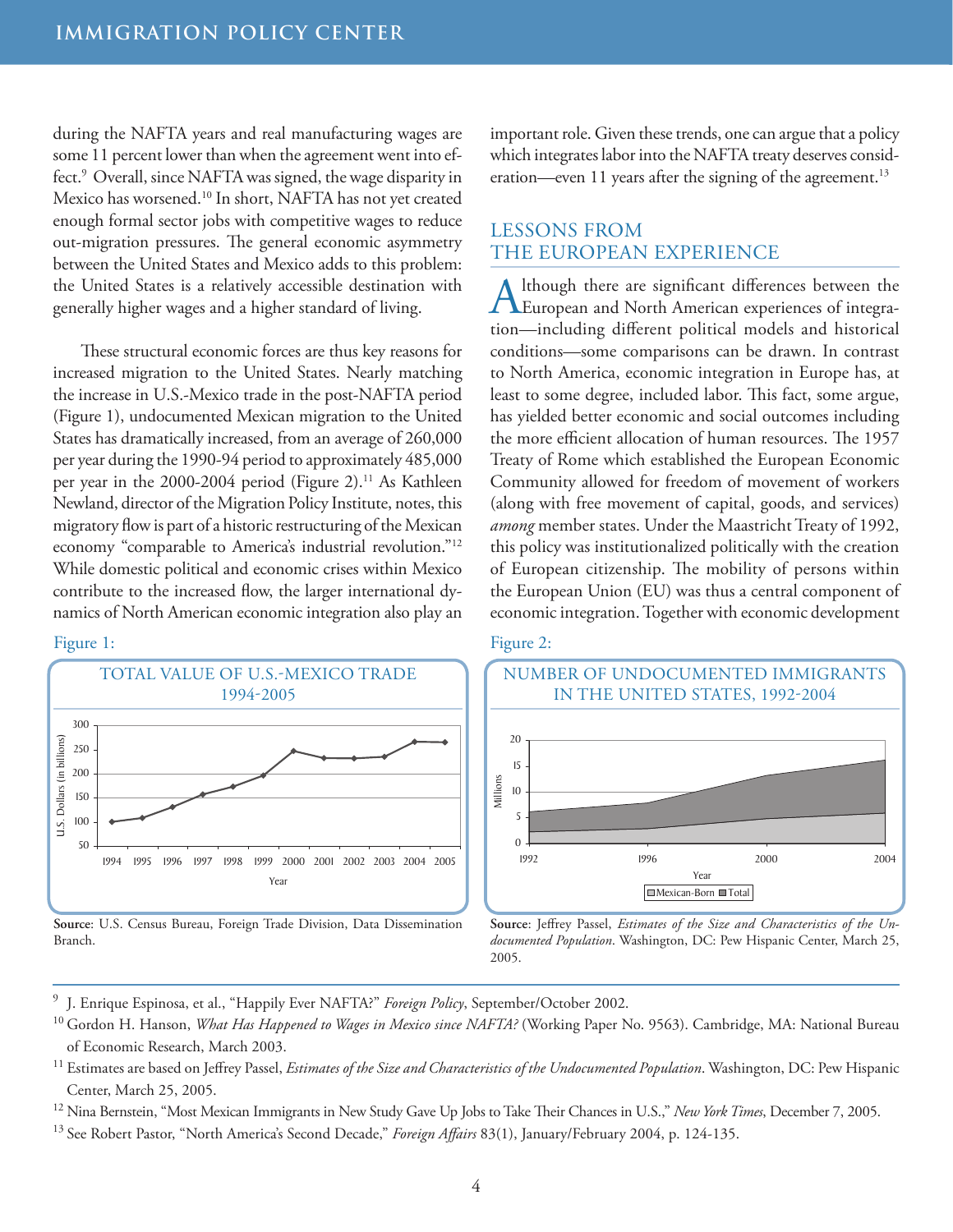

assistance to poorer member states such as Spain and Portugal, this created more favorable economic conditions region-wide while also efficiently meeting many labor needs (although the social integration of immigrants remains a major issue).

Regulating immigration from *outside* the EU was originally left to each nation, but more recently has begun to involve cooperative, regional efforts. As Christina Boswell of the Migration Research Group at the Hamburg Institute of International Economics asserts, there are two dimensions to the EU's external controls: strengthening traditional border-control policies at the external frontiers of the EU, and addressing the *causes* of migration and refugee flows through development assistance.<sup>14</sup>

Nonetheless, like the United States, EU nations—and the EU as a whole—have largely failed to solve the problem of undocumented migration from developing countries. This, as Steven Castles, professor of Migration and Refugee Studies at the University of Oxford, points out, is due in part to the social dimensions of the migratory process (such as family connections), political and economic turmoil in immigrants' home countries, the availability in many European nations of jobs that pay higher wages than immigrants can earn at home, and policies that continue to define border security as a matter for individual, national governments.<sup>15</sup>

Nevertheless, the EU's dual approach of development assistance to reduce migratory pressures and strengthened external border controls bears consideration by policymakers in the United States and its NAFTA partners. Such an approach would entail regularizing some undocumented labor flows within North America while also strengthening the external frontiers of the region against other migrants, as well as terrorists and transnational criminal networks. This approach would have the advantage not only of regularizing labor flows, but also making cross-border trade quicker and more efficient.

Measures such as these would not require the kind of open borders existing among EU nations, but the creation

of new policy tools such as a guest worker program and, eventually, a North American immigration visa that would facilitate much needed Mexican participation in the labor markets of Canada and the United States. While issues of trust and cooperation remain real obstacles, such an accord would build upon progress initiated under the Security and Prosperity Partnership of North America.

#### THE SECURITY AND PROSPERITY PARTNERSHIP OF NORTH AMERICA (SPP)

In March 23, 2005, the most recent chapter in the North American integration project was opened. On that day, U.S. President George Bush, Mexican President Vicente Fox, and former Canadian Prime Minister Paul Martin jointly announced the establishment of the SPP.<sup>16</sup> While not a formal treaty, nor a binding legal agreement, the SPP does create an international framework for trilateral and bilateral cooperation within North America on issues related to national security and economic prosperity. Three key principles underlie the SPP: improved security from external threats to North America as a whole; strengthened internal security measures within each nation; and bolstered economic growth for the region, particularly in the face of growing global competition.

The SPP's security track seeks, through bilateral and trilateral cooperation, to secure North America from external threats through improved intelligence sharing, infrastructure protection, border management, and traveler and cargo security.17 These goals are especially important given the increasing numbers of undocumented migrants from countries other than Mexico who use that country as a transit point to the United States. Individuals from more than 60 countries, for example, are typically held in Mexico City's migrant detention center on any given day—and the arrest rate along the U.S.-Mexico border of what the Border Patrol calls "Other than Mexicans" has increased in recent years. While most of these individuals are jobseekers from Latin America, others come from countries that may be of concern to U.S. national security interests.<sup>18</sup> Responding to this challenge through

<sup>&</sup>lt;sup>14</sup> Christina Boswell, "The 'External Dimension' of EU Immigration and Asylum Policy," International Affairs 79(3), 2003, p. 619-638.

<sup>15</sup> Stephen Castles, "Why Migration Policies Fail," *Ethnic and Racial Studies* 27(2), 2004, p. 205–227.

<sup>&</sup>lt;sup>16</sup> Office of the Prime Minister, Canada, "The Security and Prosperity Partnership of North America," March 23, 2005.

<sup>&</sup>lt;sup>17</sup> The White House, Office of the Press Secretary, "Security and Prosperity Partnership of North America Security Agenda," March 23, 2005. <sup>18</sup> See Michael Flynn, "Who's Trying to Cross Our Southern Border? Everyone," *Washington Post*, December 11, 2005, p. B01.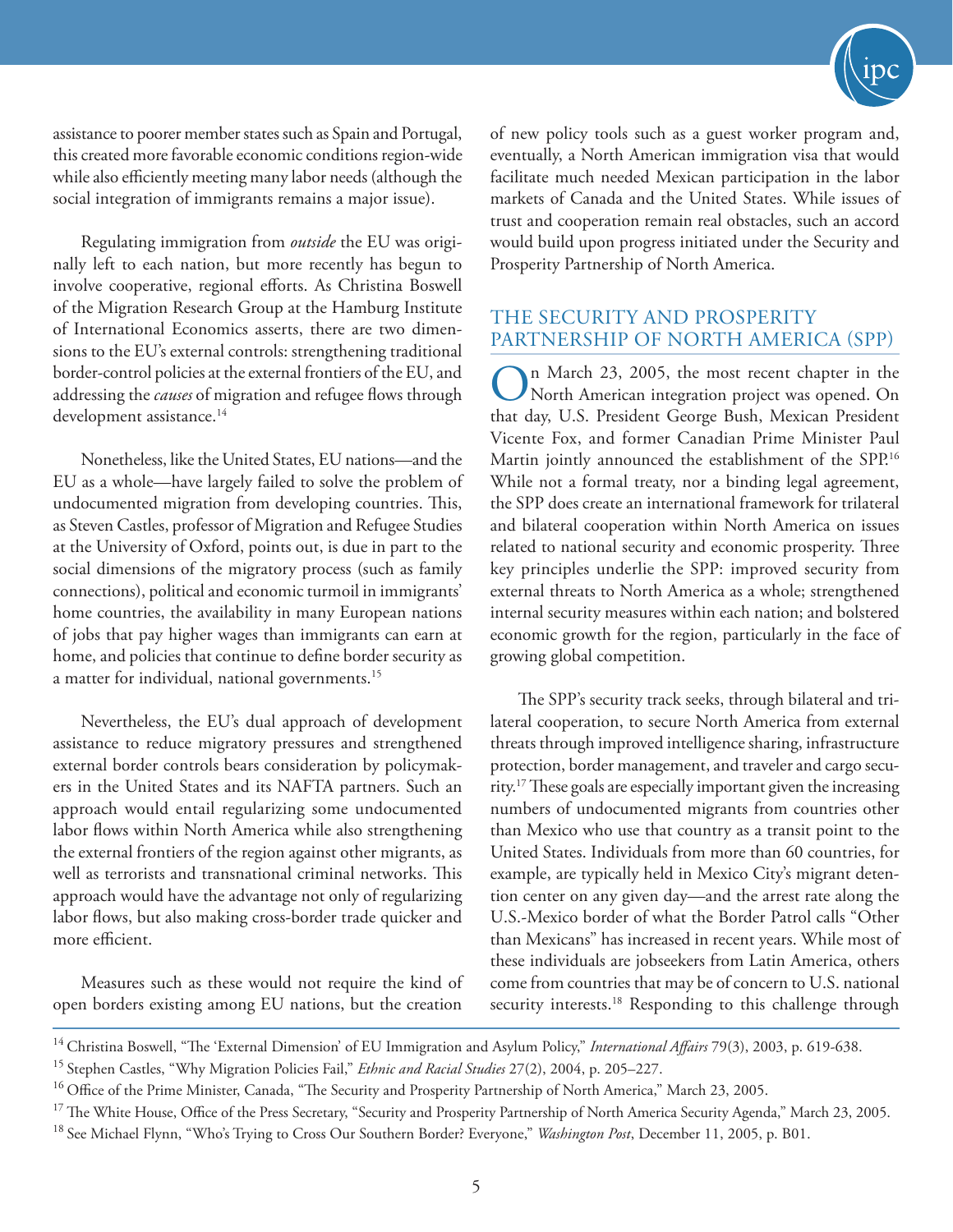cooperative, region-wide efforts makes good policy sense. Beginning and ending security at the U.S.-Mexico boundary is bound to fail.

On the prosperity front, the SPP's major initiatives are (1) measures to improve productivity through regulatory and business collaboration; (2) efforts to reduce the costs of trade by more efficiently moving goods and people across borders; and (3) policies related to quality of life, such as environmental protection, disease, and food safety.19 However, while the SPP facilitates movement of the elite North American business class, it does not include immigrants, particularly those filling less-skilled jobs. The SPP negotiators deliberately de-linked labor from the agreement for political reasons, hoping not to forestall progress in other areas. Yet if the SPP is to be truly effective, immigration cannot be ignored, even if it must be dealt with outside the NAFTA and SPP political frameworks.

Action on both the security and prosperity agendas of the SPP occurs through a number of inter-agency and bi- or tri-national working groups. Work thus occurs on multiple levels, across inter-governmental lines, and across international borders with the goal of harmonizing regulatory regimes. The related "Smart Border" Accords signed by the United States, Canada, and Mexico in 2001 and 2002 pursue similar goals, but do not address the larger policy questions confronted by the SPP.

#### CONCLUSION: TOWARDS TRUE SECURITY AND PROSPERITY FOR NORTH AMERICA

The process of North American economic integration<br>helps underpin undocumented migration from Mexico to the United States. Research indicates that Mexican migrants come here at least in part due to economic restructuring at home, as well as the obvious job magnet the U.S. labor market represents. Ironically, however, many of these migrants are not jobless at home but, rather, seek better opportunities in the United States by taking higher-paying jobs and filling labor demands here. Current border-control strategies encourage these migrants, once they are in the United States, to stay longer.

Given the transnational nature of the economic and social forces which drive immigration to the United States, incorporating labor migration into a comprehensive vision of North American integration, as Robert Pastor, professor of International Relations at American University, has advised, seems reasonable.20 Appropriate institutions need to be created to guide this process. Some of the groundwork is in place, but effective solutions require big-picture thinking and political courage. Specific policies might include more cooperative security arrangements with Mexico and Canada and domestic efforts to regularize labor flows in a secure way. Solutions do not, however, require open borders.

As a first step, a well-designed guest worker program that includes a path to citizenship is worthy of consideration by Congress and the President. On January 7, 2004, President Bush formally announced his ideas for a guest worker program, which are long in generalities but short on specifics. In fall 2005, two major but competing immigration bills that include provisions for a guest worker program began their journeys on Capitol Hill: the Secure America and Orderly Immigration Act and the Comprehensive Enforcement and Immigration Reform Act. While the House of Representatives ultimately took an alternative approach in 2005, advocating an "enforcement first" strategy, some hope remains that a temporary worker program might emerge from Congress in spring 2006. But, like the 1986 amnesty, a guest worker program will not permanently solve the problem of undocumented labor migration. While demographic and economic forces will lessen these migratory flows in the long term, other policy steps should be considered in the short and medium term.

One such policy step would be the temporary expansion of permanent legal immigration to meet labor market needs, as Nobel Laureate economist Garry Becker has argued. Recognizing some of the nation's current immigration policy failures, Becker argues that "expanding legal immigration is a more efficient and fairer policy than the present half-hearted enforcement of laws against the large number of illegal entrants." He suggests priority be given to nations with whom the United States has free trade agreements, arguing that "freer movement of people is one aspect of more open trade."21

<sup>19</sup> The White House, Office of the Press Secretary, "Security and Prosperity Partnership of North America Prosperity Agenda," March 23, 2005. <sup>20</sup> Robert A. Pastor, *Toward a North American Community: Lessons from the Old World for the New*. Washington, DC: Institute for International Economics, 2001.

<sup>21</sup> Gary S. Becker, "The Wise Way to Stem Illegal Immigration," *Business Week*, April 26, 2004, p. 28.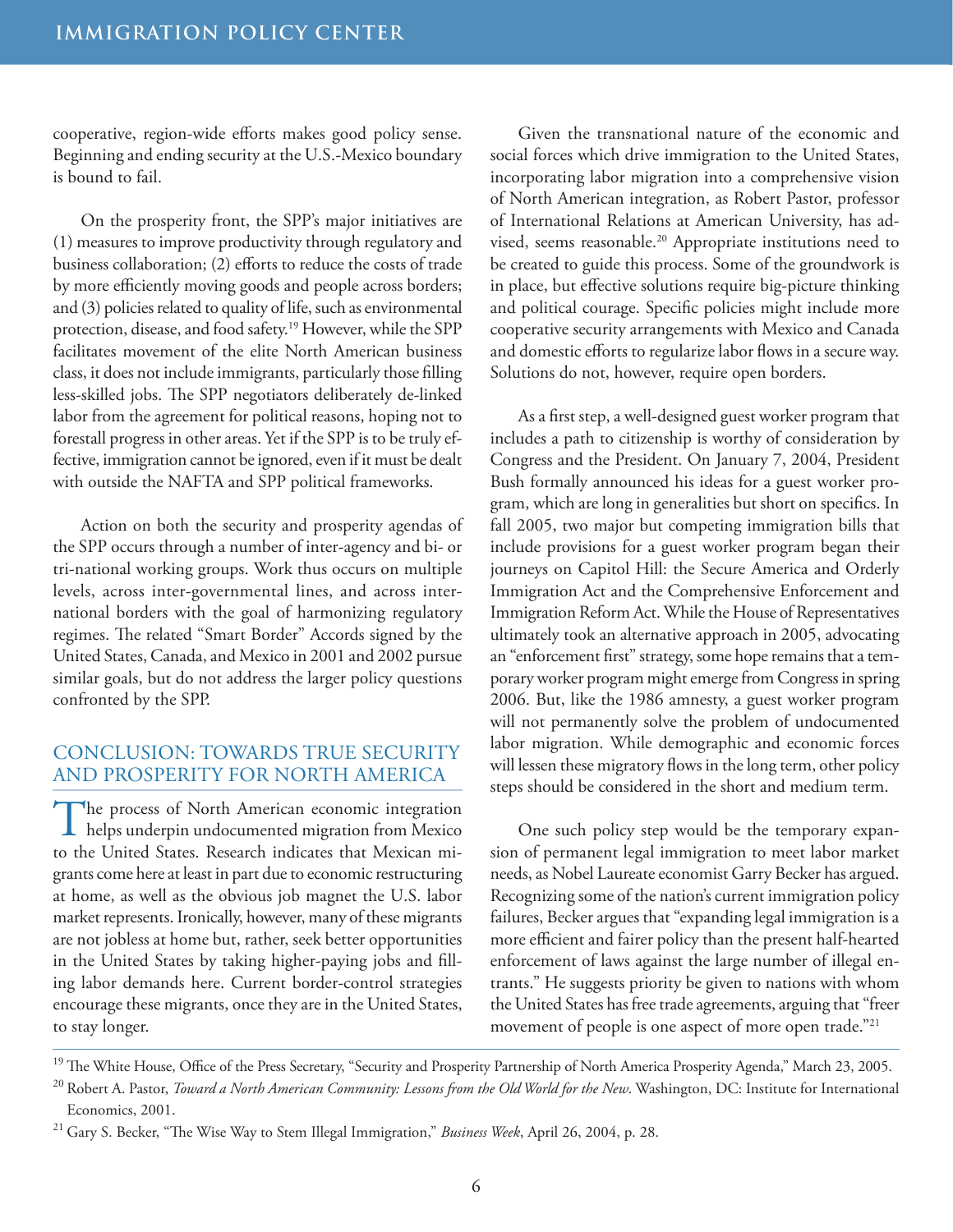

In addition, U.S. lawmakers should evaluate the lessons of the European experience—particularly the dual approach of development assistance to reduce migratory pressures and strengthen *regional* border control. Building on the cooperation fostered by NAFTA, the Smart Border accords, and the new SPP, U.S. policymakers should engage Mexico and Canada in crafting bilateral and trilateral approaches to border management and labor migration—approaches that will better serve both the economic and security interests of all three NAFTA partners in the new transnational threat environment facing the continent. Trust, particularly with Mexico, will undoubtedly remain a significant hurdle. However, transnational criminal networks will continue to undermine border-control efforts as long as these efforts are viewed exclusively as a *national* concern and are separated from complementary policies on aid, trade, development, and governance.

A longer-term step would be the creation of NAFTA immigration visas. Doris Meissner, former Commissioner of the Immigration and Naturalization Service (INS), has proposed this idea, arguing they would actually be a better solution than a guest worker program.<sup>22</sup> These visas would match willing workers in North America with willing employers and provide a way to meet the labor market demands that result from economic integration. While "Trade NAFTA" (TN) visas currently exist, they are geared largely to professionals and exclude most of the labor categories represented by undocumented immigrants. Participation in the program is therefore low. In Fiscal Year 2004, only 64,062 Canadians and 2,130 Mexicans received TN visas.<sup>23</sup>

Some critics will argue that policy proposals such as the NAFTA visa are too far reaching and difficult to implement. However, short of a more comprehensive solution to the problem of undocumented immigration, in a few short years we may again find ourselves at a familiar juncture: listening to the same tired political arguments for and against some sort of temporary worker program, amnesty, or both. We faced this in 1986 and we will face it again until U.S. immigration and border-enforcement policies are revamped to accommodate the modern realities of globalization and North American economic integration.

<sup>22</sup> Doris Meissner, "A New Deal with Mexico," *Washington Post*, August 8, 2001. <sup>23</sup> Office of Immigration Statistics, Department of Homeland Security, *Yearbook of Immigration Statistics*, 2004.

© Copyright 2006 by the American Immigration Law Foundation.

Other Recent Publications From The IPC Available On Our Website: **www.immigrationpolicy.org**

## ABOUT THE FOUNDATION...

The American Immigration Law Foundation is an IRS-designated 501(c)(3) non-profit, educational, charitable organization dedicated to increasing public understanding of the value of immigration to American society and to advancing fundamental fairness and due process under the law for immigrants.

AILF relies on voluntary financial contributions to support its mission. All donations are tax-deductible as allowed by law. Please visit **www.ailf.org/donate** for additional details.



American Immigration Law Foundation 918 F Street, NW, 6<sup>th</sup> Floor, Washington, DC 20004 website: www.ailf.org